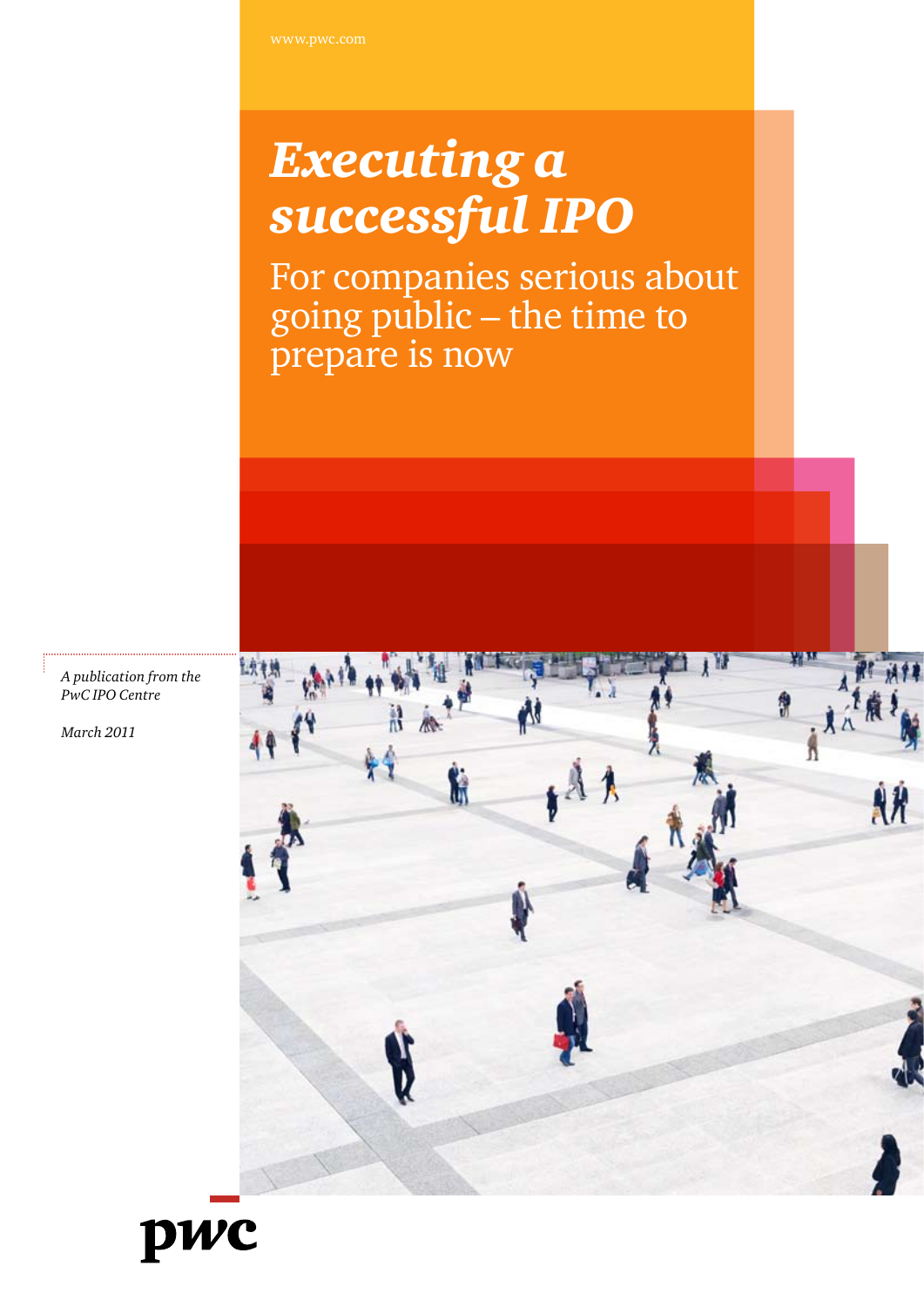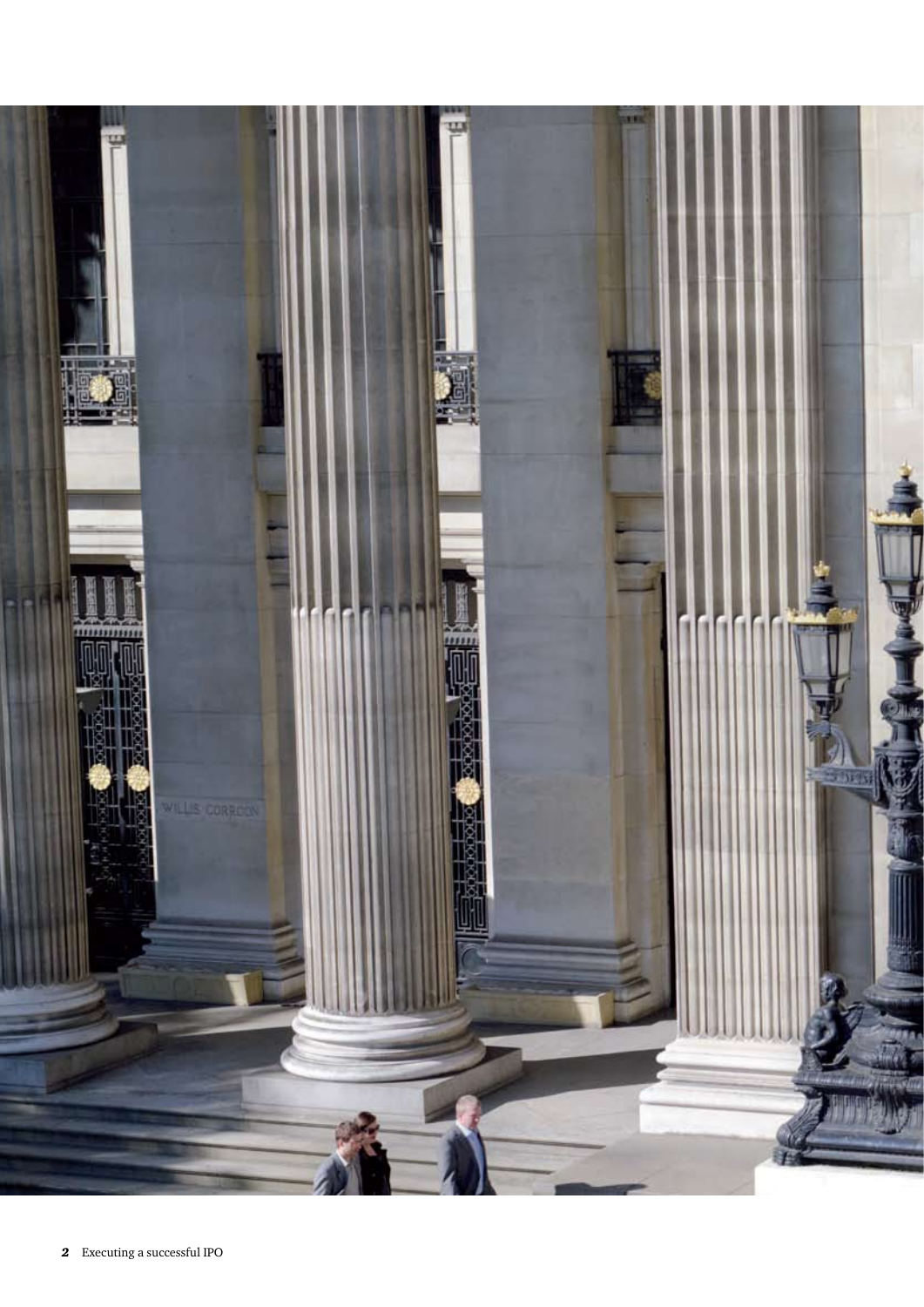## *Contents*

| The heart of the matter                                                     |  |
|-----------------------------------------------------------------------------|--|
| As IPO market momentum increases, many companies are assessing their        |  |
| readiness to go public                                                      |  |
| An in-depth discussion                                                      |  |
| Careful thought, preparation, and planning are critical to a successful IPO |  |
| <b>Start preparing now</b>                                                  |  |

Be ready when the IPO market is right for you

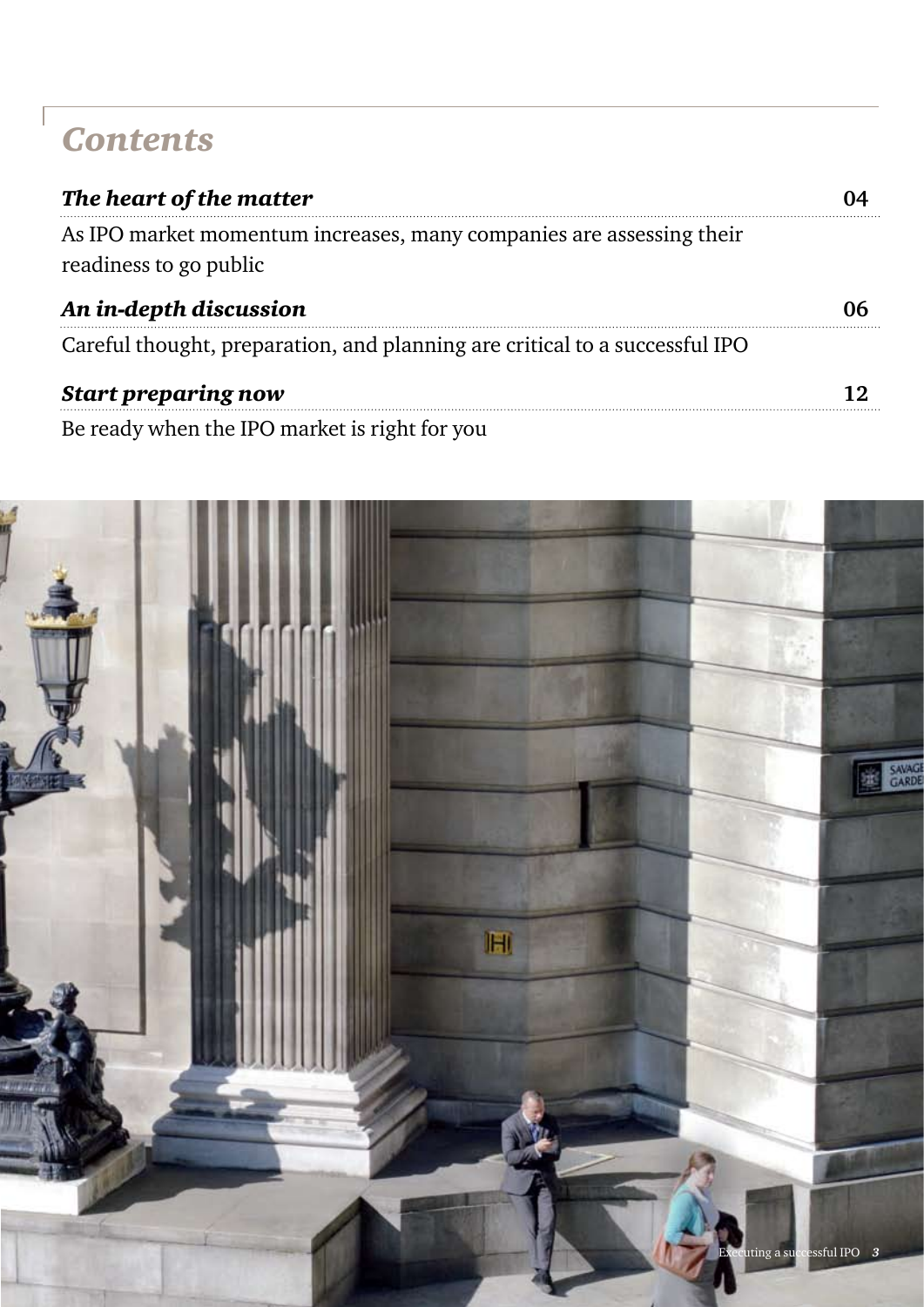### *The heart of the matter* As IPO market momentum increases, many companies are assessing their readiness to go public

*Taking your company public is a transformational event, perhaps the most important your company will go through. Done properly an Initial Public Offering (IPO) not only supports your company's continued growth it can change the lives and fortunes of everyone involved (owners, employees and investors).*

#### *The outlook for IPOs*

Following the recent global economic downturn positive momentum in IPOs across the globe is rapidly building. In 2010 in excess of US\$ 270 bn was raised through IPOs globally, an increase of 140% on 2009. The market appetite for IPOs is expected to continue into 2011 and beyond.



*Source: Thomson Reuters*

#### *Why go public – the key considerations and challenges*

#### *Key considerations*

Going public is not simple, it is time consuming and can be expensive. Despite this, for many companies the advantages of going public far outweigh the disadvantages. So before diving straight in you should take a moment to consider "Why do I want to go public?" Some of the reasons may include:

- Access to capital  $-$  to fund growth and further expansion both at the time of admission and through further capital raisings.
- Mergers and acquisitions once established publicly traded shares can be used as currency to acquire other businesses.
- Talent management an attractive employee share scheme can help to attract and retain key talent, encouraging commitment and long term motivation amongst all employees.
- Enhancing the company's image – listing your business on the right market can raise its profile, create brand awareness, achieve international exposure and increase overall confidence in the company amongst all stakeholders.

Your answers to these questions should drive the overall IPO strategy – including the timing and the offer structure.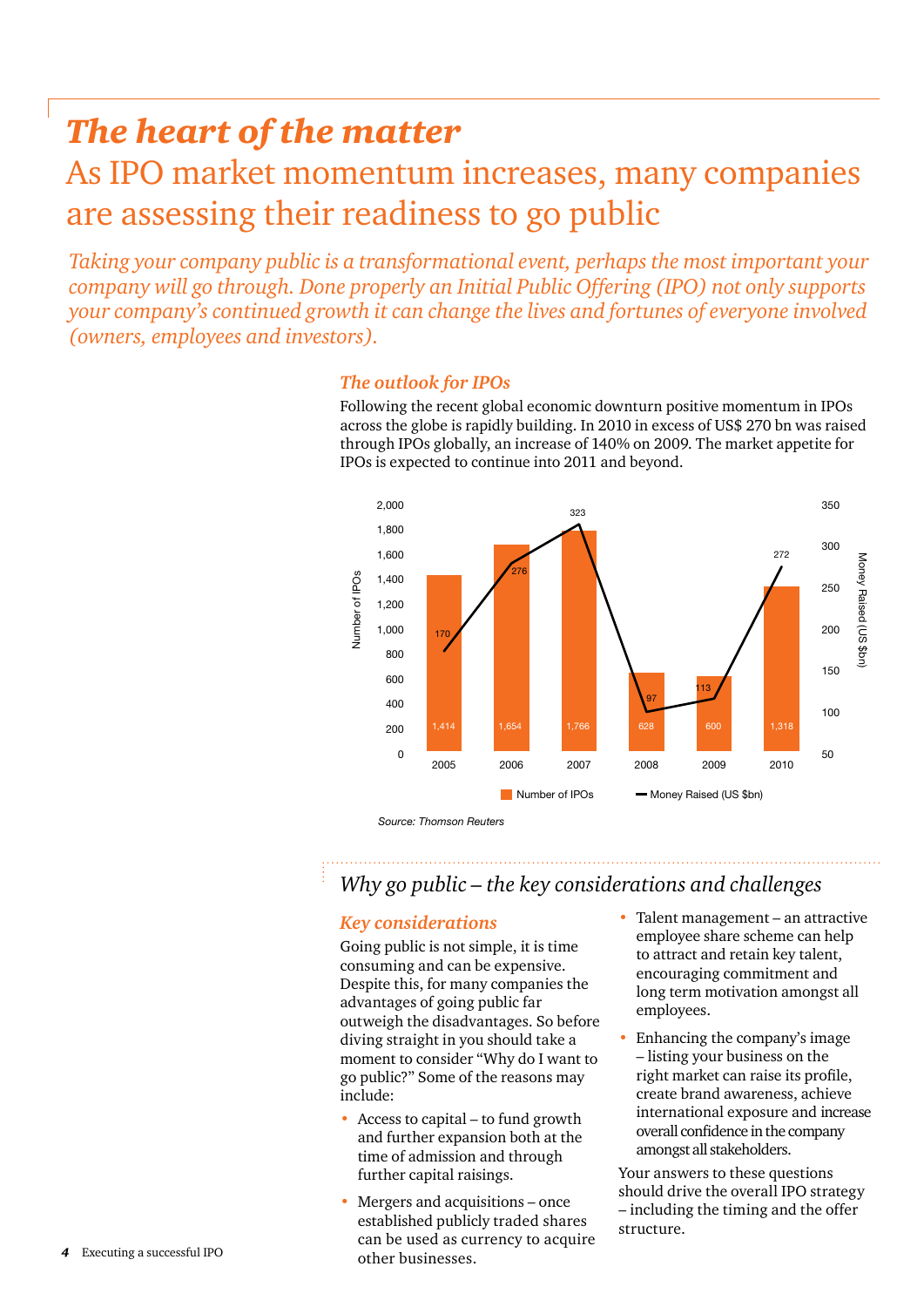#### *Key challenges*

Being involved in an IPO is a once in a life time event. Miscalculating the time and complexity involved to transform a private business to a publicly traded company is a common pitfall. Key challenges for companies considering an IPO include:

- Planning and good preparation. For most companies there is a significant amount of work needed up front to get into shape for the IPO. While market timing is outside a company's control, preparation is not. If an IPO is in management's goals, expect discussions and planning sessions to begin early in the process.
- The IPO process is very time consuming for key executives leaving less time for them to carry out their day jobs. This can increase the risk of business issues not being addressed or not enough time being dedicated to the flotation.
- Understanding the financial track record issues such as complex financial histories, transition to different accounting standards and sourcing additional disclosure information.

### *How can PwC help you achieve a successful listing?*

Going public can be immensely rewarding, but it is a period of intense pressure and change for your company. Without doing the initial preparation and ground work, an IPO can be doomed before it has even started. At PwC we understand this and in our experience the most successful IPOs are the best prepared. This is particularly so in today's changing economic climate – potential investors not only want a good investment story, they are looking for transparency in financial reporting, strong governance and robust systems. At PwC we have experience of a wide range of international and domestic IPOs – we can help you evaluate the pros and cons upfront. We simplify the process, take you through it and prepare you for life as a public company. PwC makes a difference, we aim to support you and help you get it right through our:

*Approach* – We understand the challenges your business faces – our specialist industry knowledge and IPO expertise puts us in a unique position to advise our clients on the most suitable route, focusing on achieving success and avoiding unnecessary complications and delays along the way.

*Global network* – Our reach extends across the globe including Europe, America, Africa, Middle East, India and the Far East. Through our extensive network we combine local market insights with specialist knowledge and expertise – helping your business achieve its potential.

*Track record* – In 2010 PwC was the reporting accountant for over 100 IPOs globally, helping companies raise in excess of US\$41bn.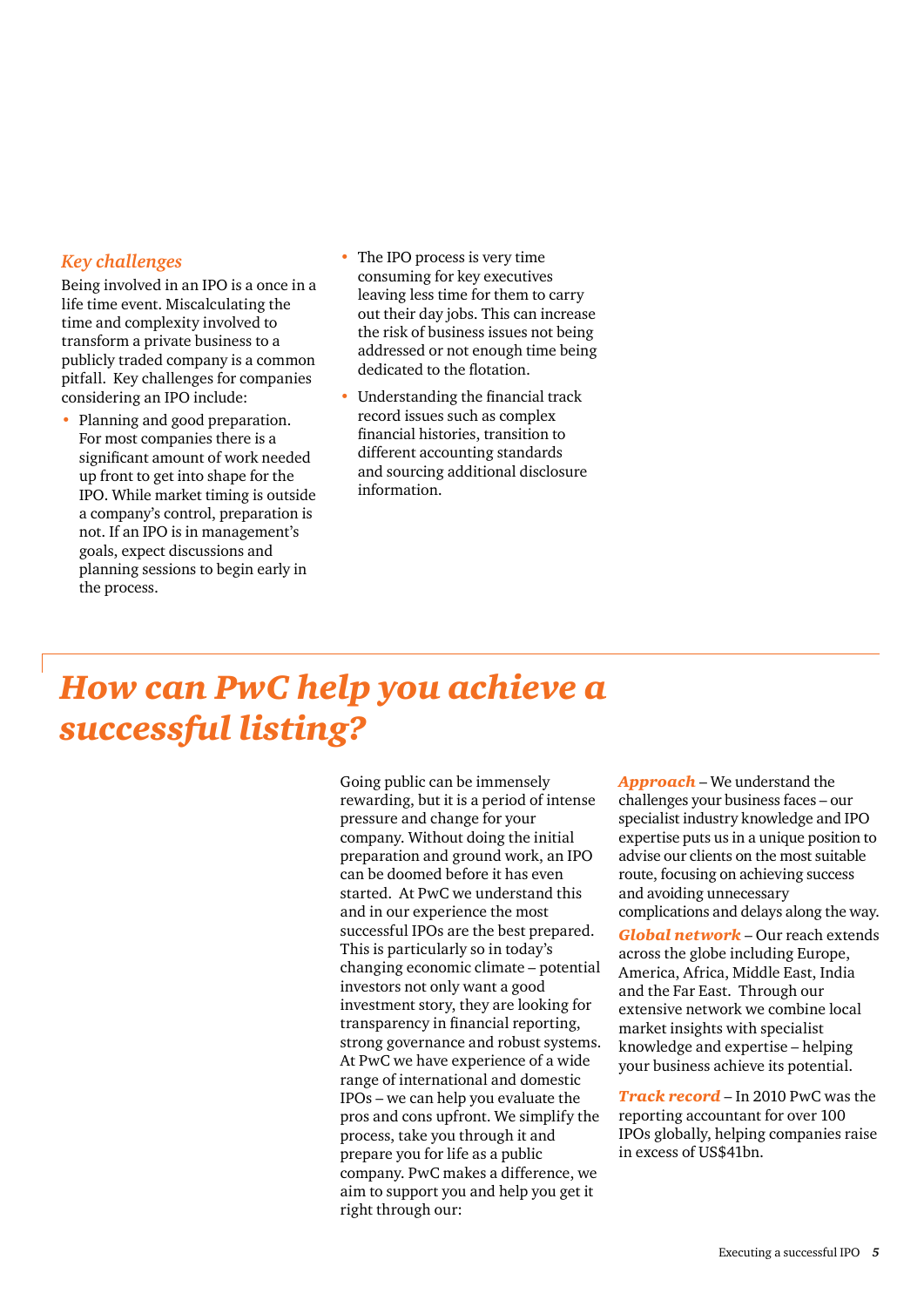# *An in-depth discussion* Careful thought, preparation, and

planning are key for a successful IPO

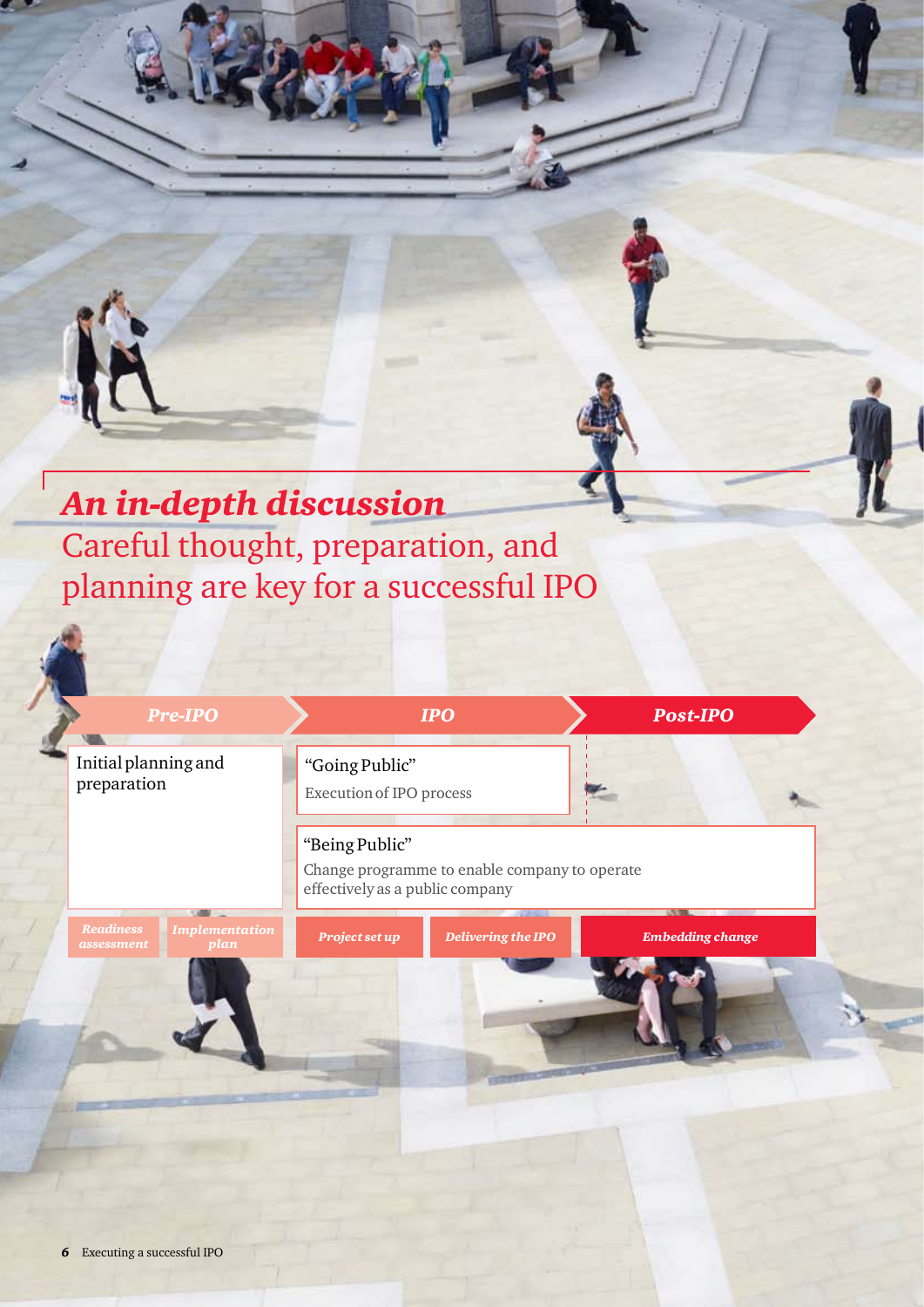

*Preparing for an IPO is like choreographing an intricate ballet. Just as a ballet is constructed from individual dance steps and musical notes, the IPO consists of separate, elemental processes that are interdependent on one another. Every part of the company plays an important role, and each contribution must be coordinated and staged precisely. Strong leaders, careful planning, and talented performers can make the difference between failure and a winning performance.*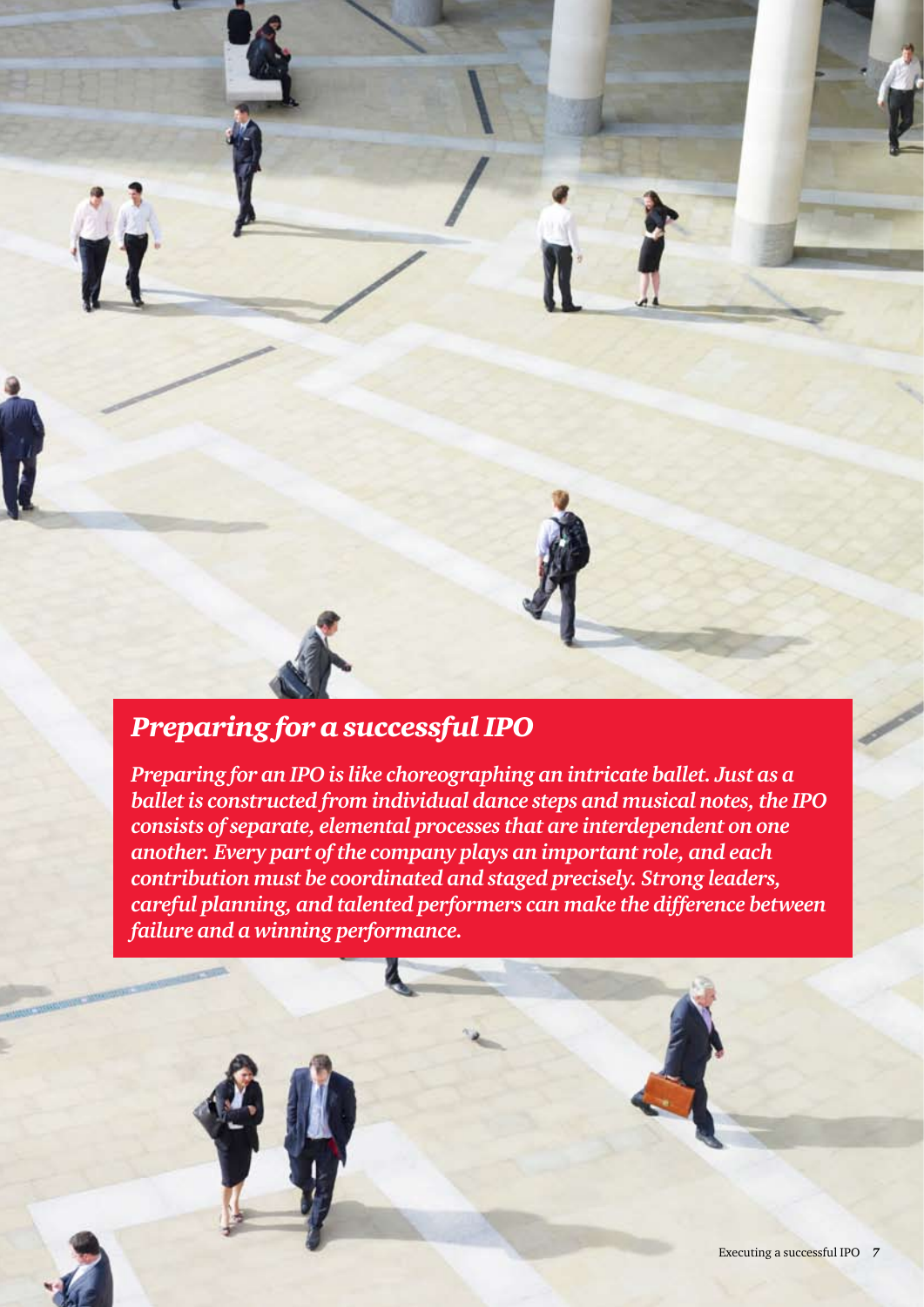## *Pre-IPO*

Many companies start preparing for becoming a publicly listed company well before the actual IPO process starts. In fact, advance preparation is typically the critical success factor to achieving a smooth execution process – steps can be taken early to correct any potential organisational gaps or transactional issues that are identified, allowing you to take advantage of the optimum IPO window for your company.

PwC can provide an IPO Readiness Assessment which will help you review the critical areas needed for a successful float. The table below is an indicator of the areas that the IPO Readiness report will assess and how the potential impact on both the company's resource and the actual IPO can be measured:

| Group structure                | Consideration as to which entity is listed and which companies are to be in/out of the group.<br>Resultant impact on transaction structuring including: tax planning, structure of financing<br>arrangements, distributable reserves and share incentive considerations. |
|--------------------------------|--------------------------------------------------------------------------------------------------------------------------------------------------------------------------------------------------------------------------------------------------------------------------|
| Financial information          | Determining make up of the 3 year historical financial track record for the prospectus.<br>Assessment of suitability of accounting policies including segmental reporting and<br>identification of other disclosures needed to comply with IFRS requirements.            |
| Corporate governance           | Assessment of corporate governance arrangements including board composition and<br>committee structures and changes needed to meet public company requirements.                                                                                                          |
| Financial reporting procedures | Assessment of existing systems including IT systems, financial reporting systems and<br>management information to identify potential weaknesses/opportunities for improvement<br>in advance of the IPO.                                                                  |
| Risk and compliance issues     | Assessment of existing systems including money laundering controls, whistle blowing, code<br>of conduct, internal audit.                                                                                                                                                 |
| Selection of the IPO market    | High level analysis of the significant requirements and differences of selected exchanges.<br>Early identification of eligibility issues.                                                                                                                                |

#### *Areas for review*

We report our findings against the key attributes of a public company. Findings are prioritised according to the potential impact on a planned IPO and the traffic light system provides a useful way of presenting our findings.

- Critical need urgent attention as they are deemed to be critical to the IPO path
- Issues that will need to be addressed prior to the IPO some processes are in place but improvements are required.
- Appropriate procedures are in place, or an issue that needs to be addressed prior to IPO but is relatively straightforward or an issue that can be addressed post IPO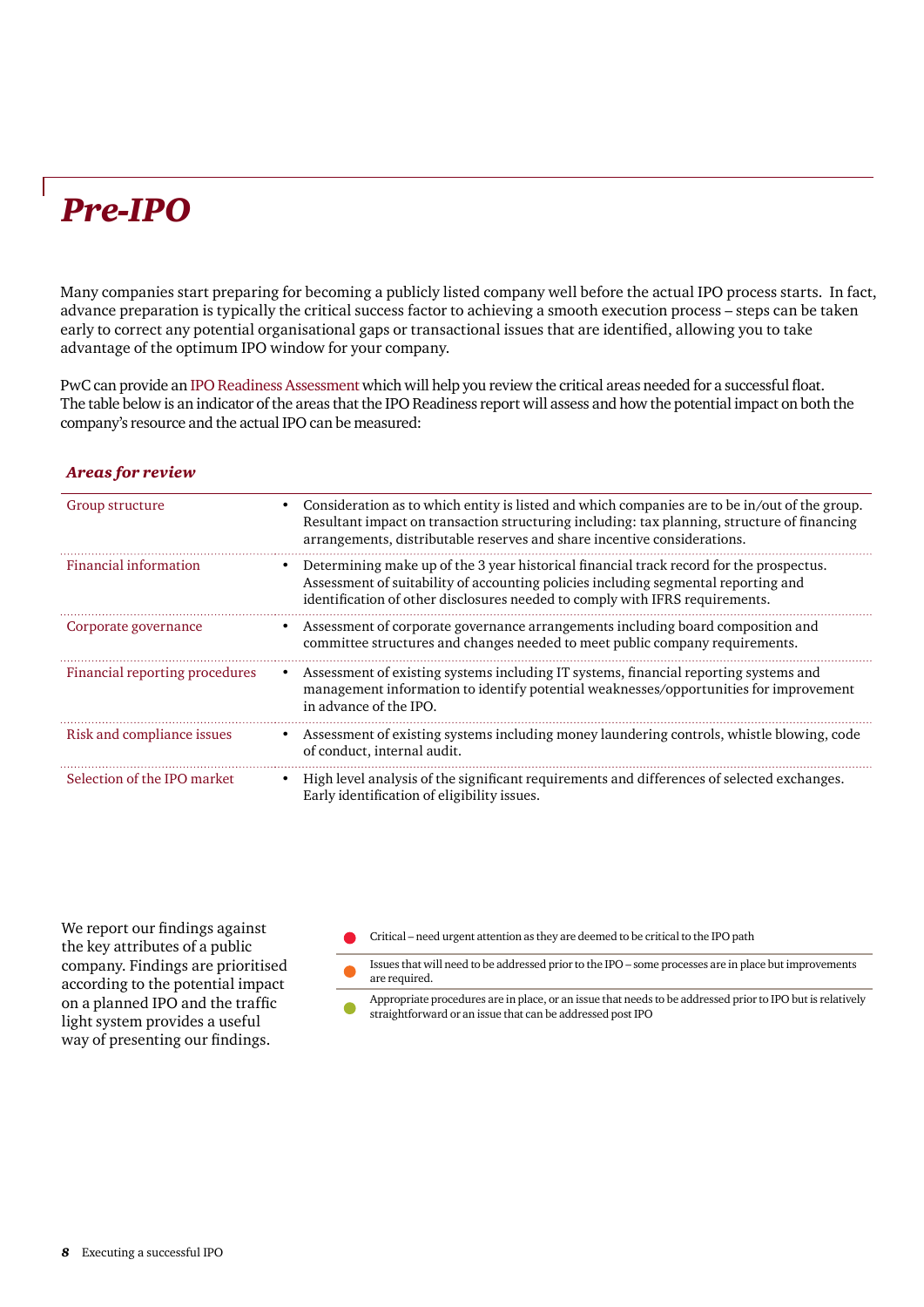### *IPO*

Once the initial ground work is complete the IPO process can begin. One way to ensure a successful performance is to establish two parallel work streams at the start of the IPO registration process – we refer to these as Going Public and Being Public.

Going public is the process of taking the company through the steps of gathering the necessary financial, marketing, and business information; being subject to detailed financial and legal due diligence; preparing the prospectus/registration statement and clearing this with the regulators; and then marketing the business and selling the shares in the road show. This registration process ends when the offering is sold and the company, and/ or its shareholders receive the proceeds.

Being public is the process of transforming the organisation into a public company. Among the many tasks involved are upgrading, sustaining, or enhancing financial reporting capabilities, creating an investor relations function to communicate with the "market" and investors, meeting legal and stock exchange governance, reporting, and internal controls standards and listing requirements of the selected exchange and local legislation.

| <b>Going public</b>                                                                                                                                                   | <b>Being public</b>                                                                                                                                                                                                                                                                                                          |
|-----------------------------------------------------------------------------------------------------------------------------------------------------------------------|------------------------------------------------------------------------------------------------------------------------------------------------------------------------------------------------------------------------------------------------------------------------------------------------------------------------------|
| Prospectus/registration statement<br>• Historical financial information<br>Structuring<br>Due diligence<br>Other expert reports<br>Underwriting<br>Project management | • Corporate strategy and development<br>• Accounting, reporting and financial effectiveness<br>• Governance and leadership<br>• Internal controls<br>• Media and investor relations<br>• Treasury and financial risk management<br>$\bullet$ Legal<br>$\bullet$ Tax<br>Human resources<br>• Technology<br>Project management |

Splitting the work flow in this way ensures all bases are covered – while some of these elements will not come into play until after the IPO launch, many have very long lead times.

It is vital to create an achievable IPO plan for completion, and commence execution while still a private company. Doing this will help you keep on track and meet key IPO objectives; such as maximising IPO price, attracting a high quality investor base, develop relationships with the wider market to create liquid trading and develop relationships with market analysts to ensure quality research coverage is available on your company. At this stage PwC will work in partnership with all the other advisers to begin the IPO transaction process. The diagram opposite highlights the key areas that PwC will be able to assist you: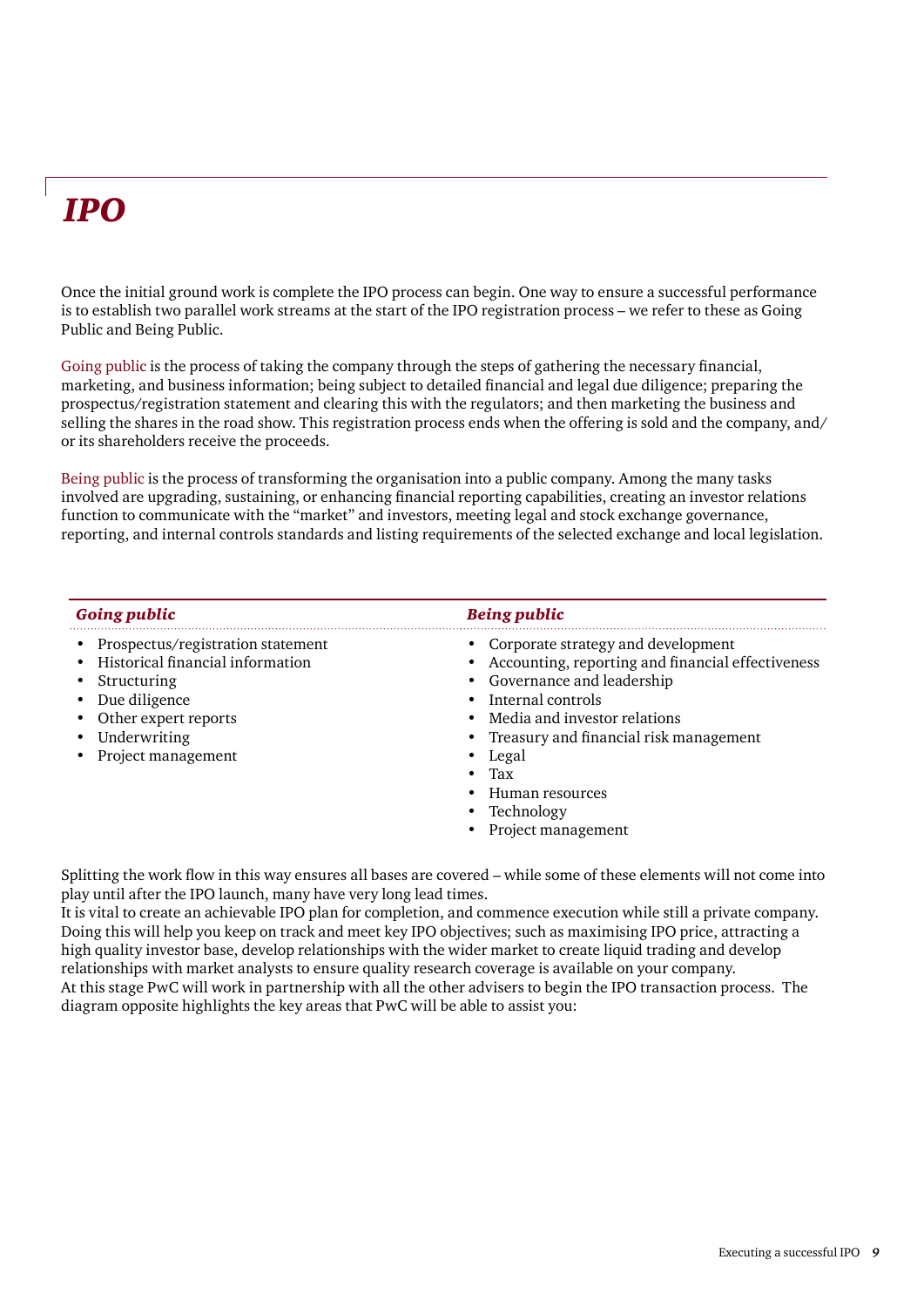### *How PwC can help you*

 $\Lambda$ 

*We can help you address many of the questions which you will need to consider during the IPO process, including:*

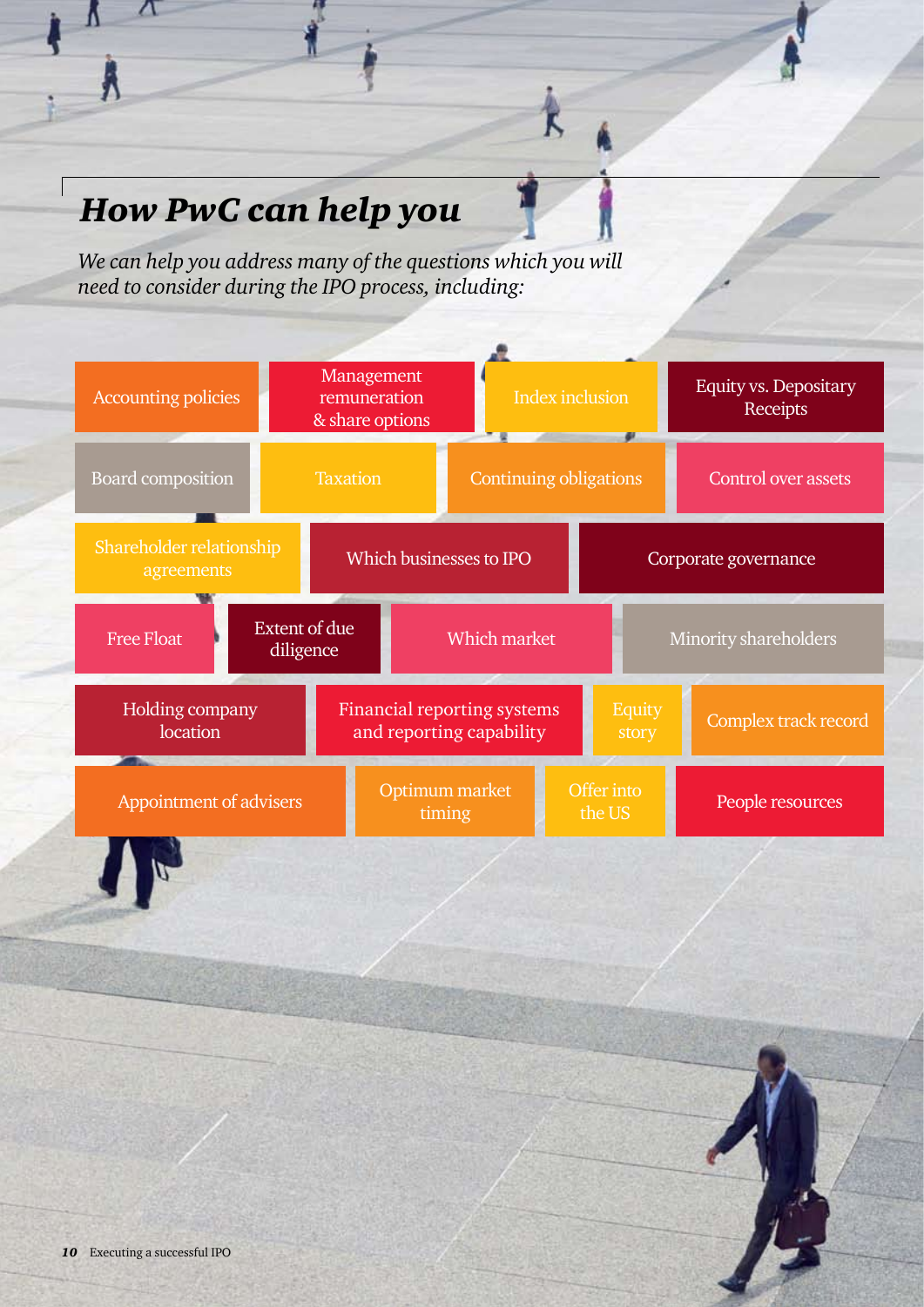### *Post IPO*

#### *Build a finance organisation that can meet the needs of a public company*

The first months of life as a public company are critical. There is uncertainty among investors and analysts because the company is relatively unknown. The newly established public company is also unfamiliar with forecasting results and performance. And the consequences of not meeting expectations can be severe. In fact, an inability to communicate effectively with analysts and investors to manage expectations can be damaging to shareholder value and compromise credibility.

As a result, getting the right finance organisation, with the right capabilities to deliver quality financial reporting at the right time, is an important factor to a successful IPO. This is typically achieved by first

focusing on getting the monthly financial close process to a reasonable amount of time for a public company and then preparing the quarterly, half yearly and annual financial information with the level of detail and accuracy that is expected of a public company.

A good IPO plan will identify the critical aspects of the finance function that need to be in place before starting the IPO preparation process, for example, the CFO and controllership functions. Others, such as public reporting, can be built up during the IPO preparation process, initially relying on external resources, migrating to an internal public reporting function as the IPO launch date approaches. The key is getting the appropriate balance of resources in place at the right time without overdoing it before the IPO is certain.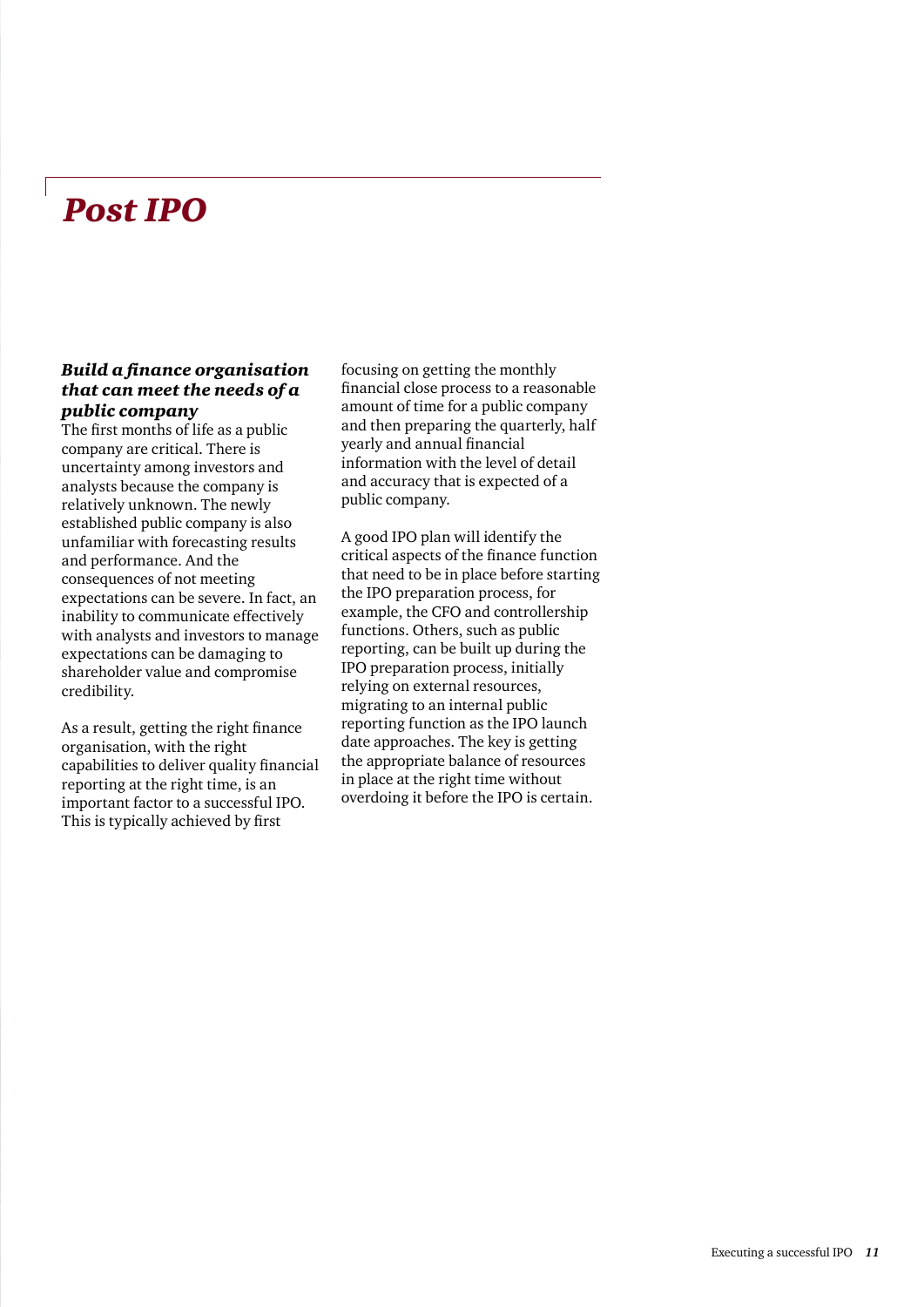### *Start preparing now* – be ready when the IPO market is ready for you

*The table below is a useful checklist of things to consider on how to execute a successful IPO*

| Use a multidisciplinary<br>approach                                           |             | Going Public and Being Public require multidisciplinary approaches that<br>involve all areas within the organisation - the board of directors,<br>shareholders, strategy teams, accounting and financial reporting, legal,<br>treasury and risk management, investor relations, tax, human resources, and<br>information technology.<br>While the accounting, financial reporting and legal departments play an<br>important role, it's a common mistake to delegate all aspects of the IPO<br>preparation to one group. All department heads should be aware of what is<br>transpiring, as they will need to provide input to the information-gathering<br>process and will be asked to evaluate their department and determine a<br>transformation plan for the new organization.                                                                                                                                                                                                                                                                                                                                                                                                                                                                                                                                                                                                        |
|-------------------------------------------------------------------------------|-------------|--------------------------------------------------------------------------------------------------------------------------------------------------------------------------------------------------------------------------------------------------------------------------------------------------------------------------------------------------------------------------------------------------------------------------------------------------------------------------------------------------------------------------------------------------------------------------------------------------------------------------------------------------------------------------------------------------------------------------------------------------------------------------------------------------------------------------------------------------------------------------------------------------------------------------------------------------------------------------------------------------------------------------------------------------------------------------------------------------------------------------------------------------------------------------------------------------------------------------------------------------------------------------------------------------------------------------------------------------------------------------------------------|
| <b>Strike the right balance</b><br>between internal and<br>external resources | ٠<br>٠<br>٠ | Once a company begins, the time and effort involved in trying to execute<br>on the Going Public and Being Public plans can quickly overwhelm existing<br>resources that are trying to operate the business. The daily requests for<br>information from lawyers, bankers, and accountants will make it clear that<br>existing resources are not able to manage competing demands and a new<br>resourcing plan is needed.<br>If there is time and sufficient clarity around the future public company<br>structure, the company should begin building its public company<br>resources. However, such an endeavour is often time-intensive and may not<br>be complete in time to avoid the hiring of external resources.<br>The advantage to hiring from outside the company is that the resource is<br>able to deliver immediate experience, technical depth, and can increase or<br>decrease capacity as necessary to meet the demands of the process.<br>However, reliance on external resources should be temporary to ensure<br>adequate knowledge retention by internal staff after the registration is<br>complete.<br>To resolve employee work overload, companies may also consider hiring<br>and training temporary workers at the start of the IPO process to perform<br>routine day-to-day tasks, enabling more experienced employees to handle<br>the complex demands of an IPO. |
| Don't try to do too much<br>at once                                           | ٠           | Another common mistake in anticipation of an IPO is to try to do too much<br>at the same time. Companies need to take a staged approach to building a<br>public company. Far too often, companies try to complete an acquisition, a<br>debt refinancing, a significant systems or ERP upgrade, a cultural and<br>business integration, a new incentive compensation strategy, a new<br>organization structure, a new legal structure, a new management<br>philosophy, and new board and governance policies, in conjunction with<br>their IPO. Trying to achieve multiple initiatives at the same time can strain<br>an organization, such that the project drowns under its own weight and the<br>IPO is delayed or is never completed.<br>Hence the need for an effective IPO Readiness assessment that can help<br>alleviate issues by prioritising tasks and completing them within scheduled<br>phases.                                                                                                                                                                                                                                                                                                                                                                                                                                                                               |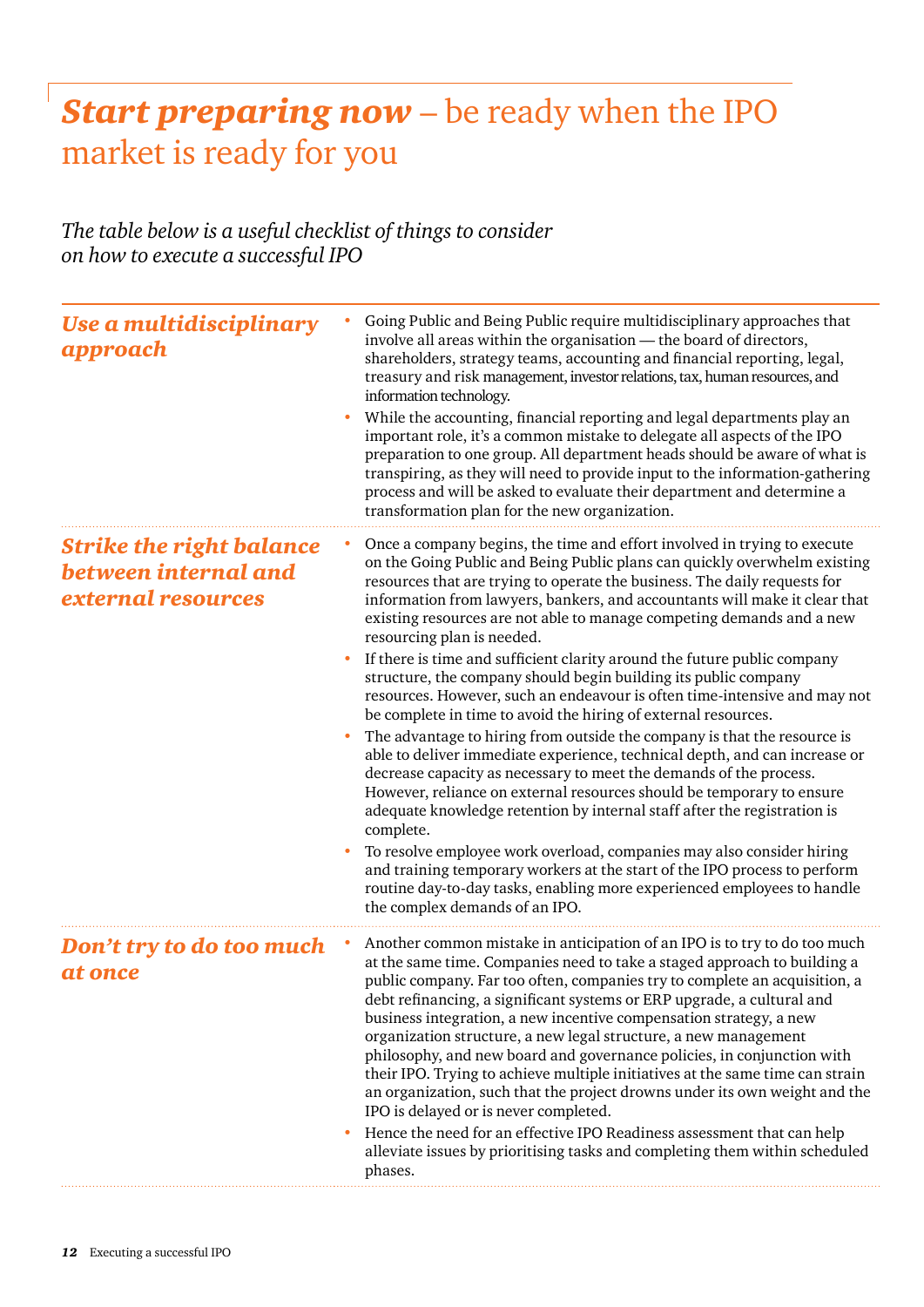| <b>Set the IPO structure</b><br>early                            | Successful IPOs determine the IPO structure at the beginning of the<br>process. Existing stakeholder concerns must be tackled early. While it is<br>difficult to finalize and document the details for all of these terms at the<br>start of the project, the more complete the offering structure is at the start<br>of the project, the more efficient the project will be. Changing the structure<br>or primary transaction dynamics during the process can cause significant<br>delays and can have legal, tax, and financial reporting surprise<br>implications.<br>Invest the time up front to carefully consider existing stakeholder concerns<br>and determine the offering structure and marketing options. Changes to<br>the offering and legal entity structure late in the process can be expensive<br>and risk derailing the deal. |
|------------------------------------------------------------------|-------------------------------------------------------------------------------------------------------------------------------------------------------------------------------------------------------------------------------------------------------------------------------------------------------------------------------------------------------------------------------------------------------------------------------------------------------------------------------------------------------------------------------------------------------------------------------------------------------------------------------------------------------------------------------------------------------------------------------------------------------------------------------------------------------------------------------------------------|
| <b>Consider all the</b><br>options, including dual<br>track IPOs | • An IPO is often just one of a number of possible exit paths. The process of<br>revisiting historical financial statements; improving operations, internal<br>controls and processes; and preparing a company for sale in a public<br>offering can also be used for other potential exit strategies such as private<br>placements of equity, or sales to strategic or financial buyers.<br>If these options are considered as part of a company's initial IPO strategy, a<br>high quality IPO Readiness assessment can evaluate each option and when<br>necessary layer dual or multiple track processes into the IPO plan; identify<br>common work streams and key decision points, ensure optimization of the<br>process, and eliminate inefficiencies.                                                                                      |

#### *In summary*

IPOs are back. Although the trend today does yet not come close to the IPO boom years of the past, solid economics, strong fundamentals, and a well-prepared story to market can provide a great foundation for a successful IPO. Achieving that success, however, requires connecting many pieces of a complex puzzle, some of which are outside of the control of company management and its stakeholders. One thing you can control is your own IPO preparation process and a thorough IPO Readiness assessment is the best way to ensure a successfully planned, monitored and executed IPO. Next, you need to focus on two separate, yet integrated work streams. First, form the Going Public team and start the process toward the registration and marketing of your company and stocks. Second, companies must prepare their management teams and business units for Being Public. These efforts must be staged to prevent doing some tasks too early in the process.

Although the external IPO market is beyond control, companies that envision an IPO in their future can start now and give themselves the best possible chance for success when the markets are open.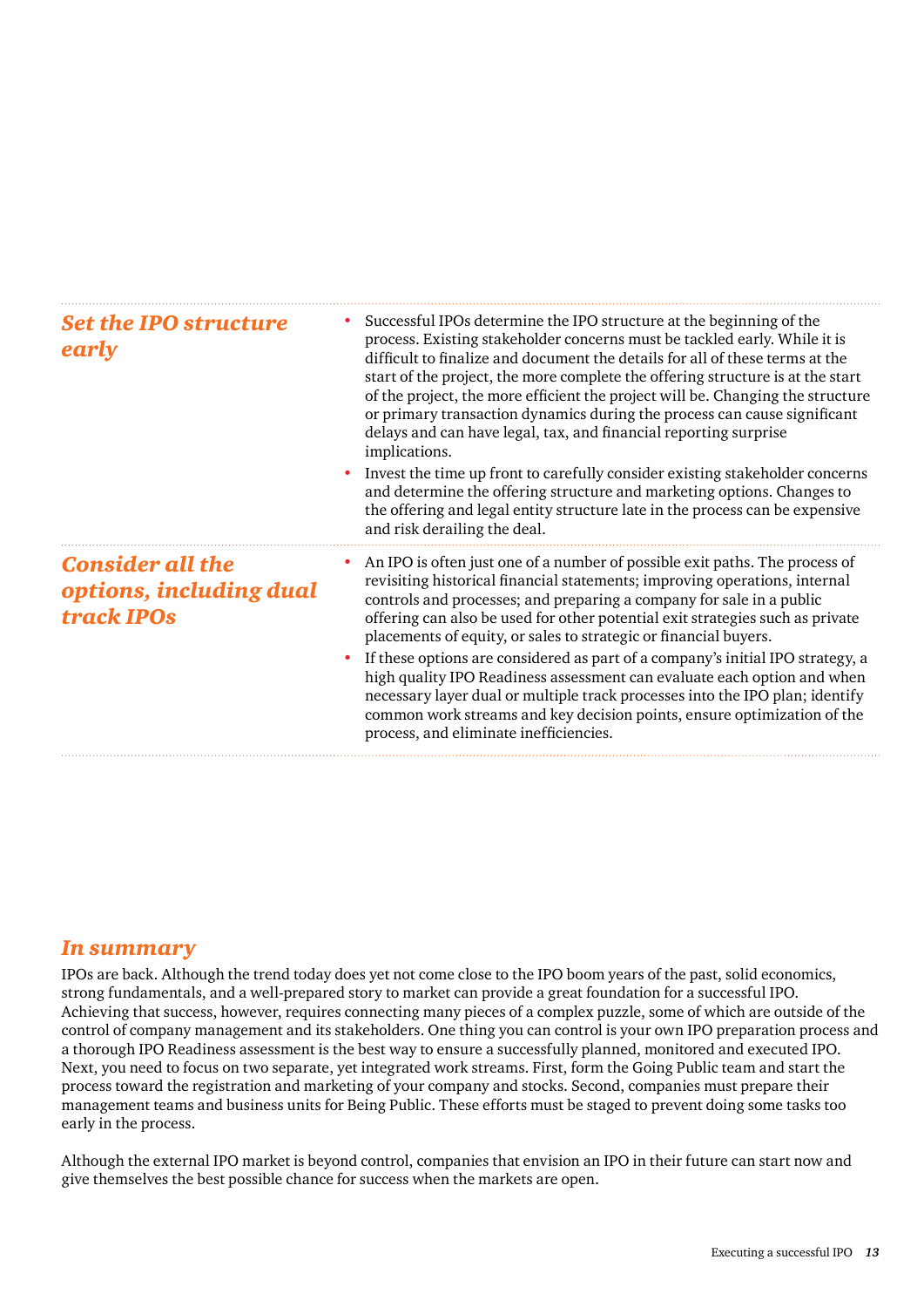### *About PwC*

Whether a company is an emerging business seeking venture capital, or an established company seeking to expand through an IPO, PwC can provide a full range of audit, reporting accountant, advisory and support services. PwC brings experience in a broad range of functional areas to help management anticipate business risks and develop programs for managing such risks early in the IPO planning process. Our experienced teams work with clients to provide guidance through the complex life cycle of a capital market transaction, from helping to determine the right entry strategy and assessing IPO-readiness, to assisting with the public registration process, to preparing for the ongoing obligations as a public company.

PwC's global presence, extensive knowledge of capital markets, and network of financing relationships provide the expertise and insight needed at every stage.

- We provide experienced and integrated insight into multiple elements of the transaction process.
- We advise on the technical accounting and financial reporting complexities associated with the Going Public process.
- We undertake due diligence on behalf of sponsors, investment banks and boards of directors.
- We evaluate and advise on company controls and processes.
- We advise on the breadth of the change organisations experience as they prepare to migrate into a public company across multiple functional areas.
- We provide services that enhance management's ability to focus more time on the marketing phase of the deal and the ongoing management of the business.

#### *About the PwC IPO centre*

PwC has a strong and established record helping companies from all over the world plan and execute successful IPOs. The PwC IPO Centre was created to respond to today's increasingly complex cross border world. It is now more important than ever for companies to be able to tap into both global knowledge as well as local insights. The IPO centre brings together our global expertise ensuring that as one firm we provide companies with the right mix of sector and IPO expertise combined with relevant local and international market knowledge. Through the IPO centre we are able to connect companies with the right PwC capital market specialists that are able to help them effectively evaluate the pros and cons of IPO, take them through the flotation process and prepare them for life as a public company, regardless of the market they choose to list on.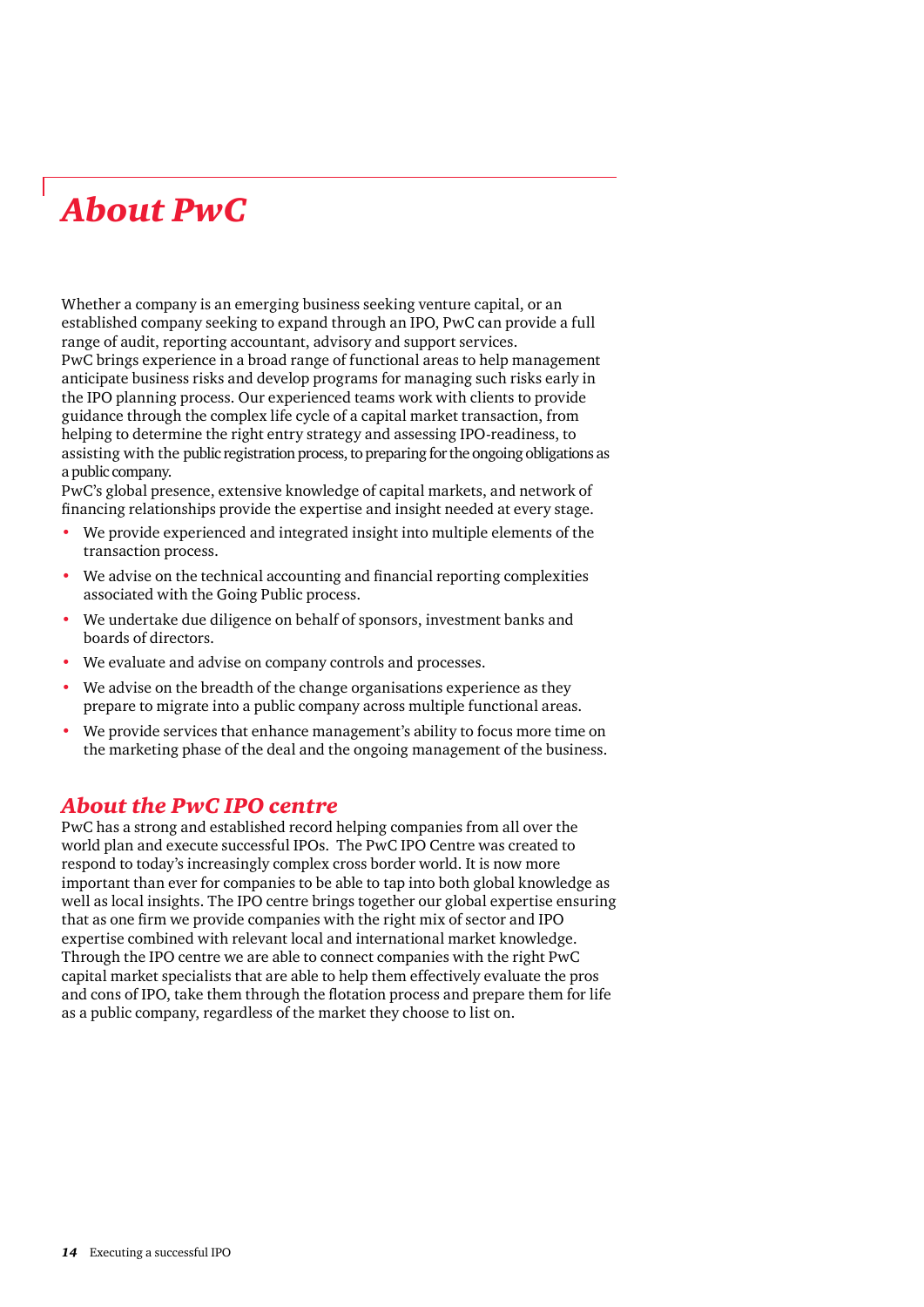### *Contacts*

*For more information on executing a successful IPO contact:*

#### **PwC IPO Centre**

*Clifford Tompsett* +44 (0) 20 7804 4703 clifford.tompsett@uk.pwc.com

*Kevin Desmond* +44 (0) 20 7804 2792 kevin.desmond@uk.pwc.com *Martin Coenen* +31 (0) 88 792 50 23 martin.coenen@nl.pwc.com

*Katya Kuznetsova* +44 (0) 20 7213 2166 katya.kuznetsova@uk.pwc.com *Nadja Picard* +49 (0) 211 981 2978 nadja.picard@de.pwc.com

#### **PwC United Kingdom PwC Hong Kong PwC United States**

*Richard Winter* +44 (0) 20 7804 4668 richard.t.winter@uk.pwc.com

*Richard Weaver* +44 (0) 20 7804 3791 richard.weaver@uk.pwc.com

*Kennedy Liu* +852 2289 1881 kennedy.liu@hk.pwc.com

*Pauline Leung* +852 2289 1809 pauline.pw.leung@hk.pwc.com

*Neil Dhar* +1 (312) 298 2711 neil.dhar@us.pwc.com

*Howard Friedman* +1 (646) 471 5853 howard.m.friedman@us.pwc.com